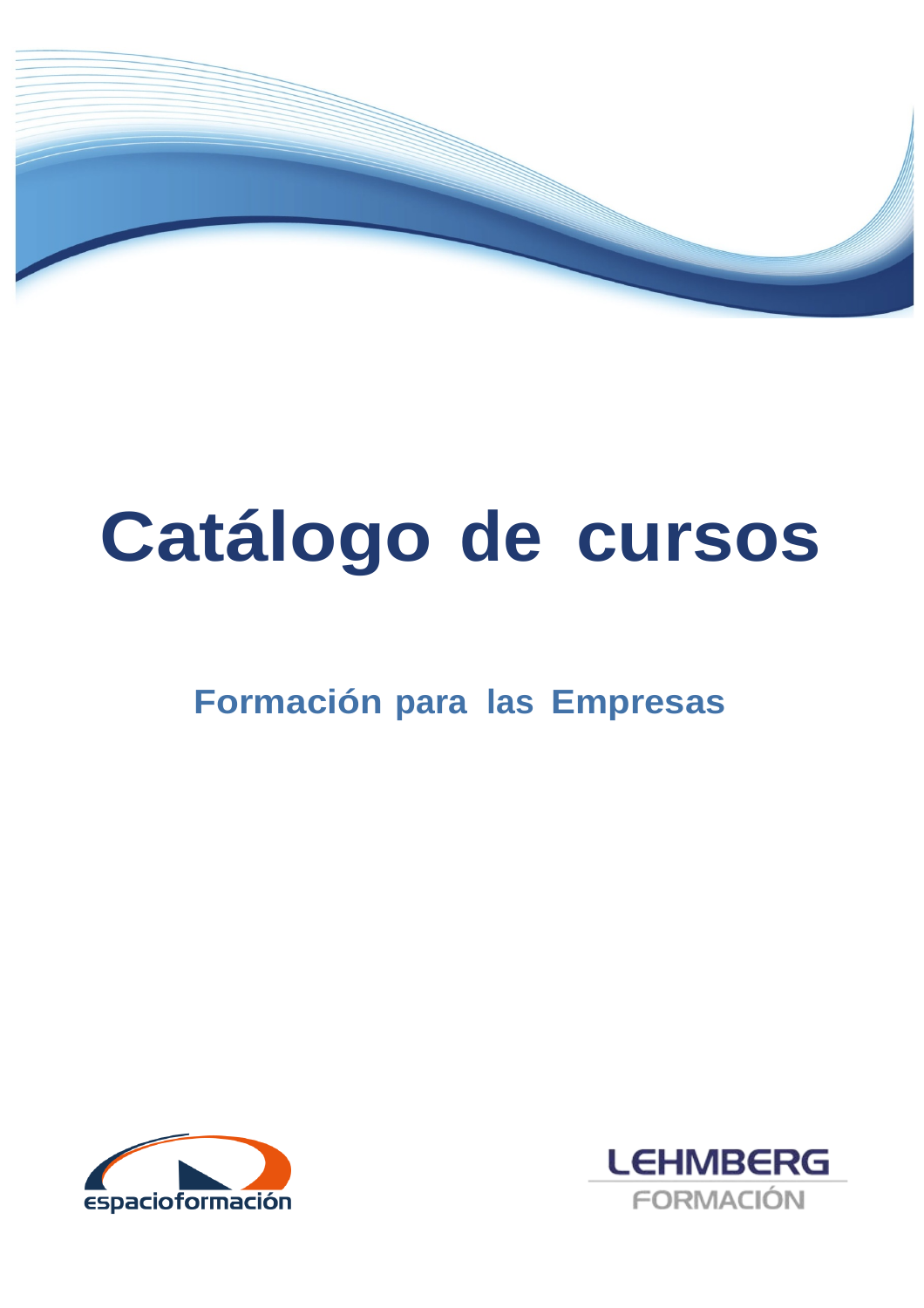# **LEHMBERG** FORMACIÓN

## **ADMINISTRACIÓN Y GESTIÓN**

| DENOMINACIÓN                                                                                                                      | <b>HORAS</b> |
|-----------------------------------------------------------------------------------------------------------------------------------|--------------|
| <b>CURSO PROFESIONAL SAGE 50C</b>                                                                                                 | 60           |
| GESTIÓN CONTABLE DE UNA EMPRESA: CONTAPLUS (SAGE 50C). ADGD113PO                                                                  | 50           |
| <b>GESTIÓN DE PYMES</b>                                                                                                           | 120          |
| GESTIÓN FISCAL - IRPF. ADGN064PO <i>iNUEVO!</i>                                                                                   | 50           |
| <b>GESTION EFICAZ DEL TIEMPO</b>                                                                                                  | 30           |
| GRABACIÓN DE DATOS. MF0973_1: (ADGD0308-208-508)                                                                                  | 90           |
| TÉCNICAS DE RECEPCIÓN Y COMUNICACIÓN. MF0975 2                                                                                    | 90           |
| GESTIÓN DE ARCHIVOS. MF0978_2 (ADGD0308-208)                                                                                      | 60           |
| CONTRATOS, NÓMINAS Y SEGURIDAD SOCIAL (Adaptado a la Nueva Reforma Laboral) <i>iNuevo!</i><br><b>GESTIÓN DE PERSONAL. NÓMINAS</b> | 80           |
|                                                                                                                                   | 60           |
| CURSO BÁSICO DE SEGURIDAD SOCIAL (2022) ¡NUEVO!<br>UF0342: CÁLCULO DE PRESTACIONES DE LA SS                                       | 40<br>30     |
| PRESTACIONES DE LA SEGURIDAD SOCIAL (2021)                                                                                        |              |
| GESTIÓN AUXILIAR DE PERSONAL. MF0980 2                                                                                            | 30<br>90     |
|                                                                                                                                   | 40           |
| EL RECIBO DE SALARIO Y SUS DEDUCCIONES (2022) ¡NUEVO!<br>UF0343: RETRIBUCIONES SALARIALES, COTIZACIÓN Y RECAUDACIÓN               | 90           |
| APLICACIONES INFORMÁTICAS DE BASES DE DATOS RELACIONALES. UF0322 (ADGG0208-308)                                                   | 40           |
| SALARIOS Y NÓMINAS. CÁLCULO DEL RECIBO DE SALARIOS (2022) <i>¡NUEVO!</i>                                                          | 60           |
| APLICACIONES INFORMÁTICAS PARA PRESENTACIONES: GRÁFICAS DE INFORMACIÓN. UF0323                                                    | 30           |
| APLICACIONES INFORMÁTICAS DE LA GESTIÓN COMERCIAL. UF0351 (ADGG0208-308)                                                          | 40           |
| <b>CONTAPLUS 2008</b>                                                                                                             | 90           |
| <b>FACTURAPLUS 2008</b>                                                                                                           | 90           |
| FACTURA DIGITAL, ADGG022PO                                                                                                        | 30           |
| TESORERÍA. ADGN125PO                                                                                                              | 20           |
| GESTIÓN DE LA COMUNICACIÓN EN LA EMPRESA                                                                                          | 30           |
| IGUALDAD RETRIBUTIVA EN EL TRABAJO ENTRE MUJERES Y HOMBRES. REAL DECRETO 902/2020                                                 | 15           |
| GESTIÓN DE PLANES DE IGUALDAD EN LA EMPRESA                                                                                       | 60           |
| NOMINAPLUS 2008                                                                                                                   | 90           |
| NUEVO REGLAMENTO EUROPEO DE PROTECCIÓN DE DATOS (RGPD)                                                                            | 30           |
| FIRMA Y FACTURACIÓN ELECTRÓNICA. ADGN145PO                                                                                        | 20           |
| <b>GESTIÓN CONTABLE. UF0314.</b>                                                                                                  | 90           |
| UF0341: CONTRATACIÓN LABORAL                                                                                                      | 60           |
| MODALIDADES DE CONTRATACIÓN (2022) ¡NUEVO!                                                                                        | 40           |
| CALIDAD DE SERVICIO Y ATENCIÓN AL CLIENTE                                                                                         | 90           |
| DIRECCIÓN COMERCIAL                                                                                                               | 90           |
| DIRECCIÓN COMERCIAL: CÓMO VENDER MÁS Y MEJOR                                                                                      | 60           |
| ECONOMÍA EMPRESARIAL                                                                                                              | 60           |
| <b>GESTIÓN POR COMPETENCIAS</b>                                                                                                   | 60           |
| HABILIDADES COMERCIALES. EXCELENCIA EN LA ATENCIÓN AL CLIENTE <i>iNuevo!</i>                                                      | 30           |
| <b>HABILIDADES DIRECTIVAS</b>                                                                                                     | 60           |
| LIDERAZGO Y RESOLUCIÓN DE CONFLICTOS                                                                                              | 60           |
| RESOLUCIÓN DE CONFLICTOS                                                                                                          | 30           |
| TÉCNICAS DE ORGANIZACIÓN Y ATENCIÓN AL PÚBLICO <i>¡NUEVO!</i>                                                                     | 60           |
| EL LIDERAZGO Y LOS PARADIGMAS ORGANIZACIONALES                                                                                    | 30           |
| MOTIVACIÓN PARA EL TRABAJO EN EQUIPO                                                                                              | 60           |
| <b>DESARROLLO DE EQUIPOS</b>                                                                                                      | 30           |
| GESTIÓN DE EQUIPOS DE ALTO RENDIMIENTO ¡NUEVO!                                                                                    | 30           |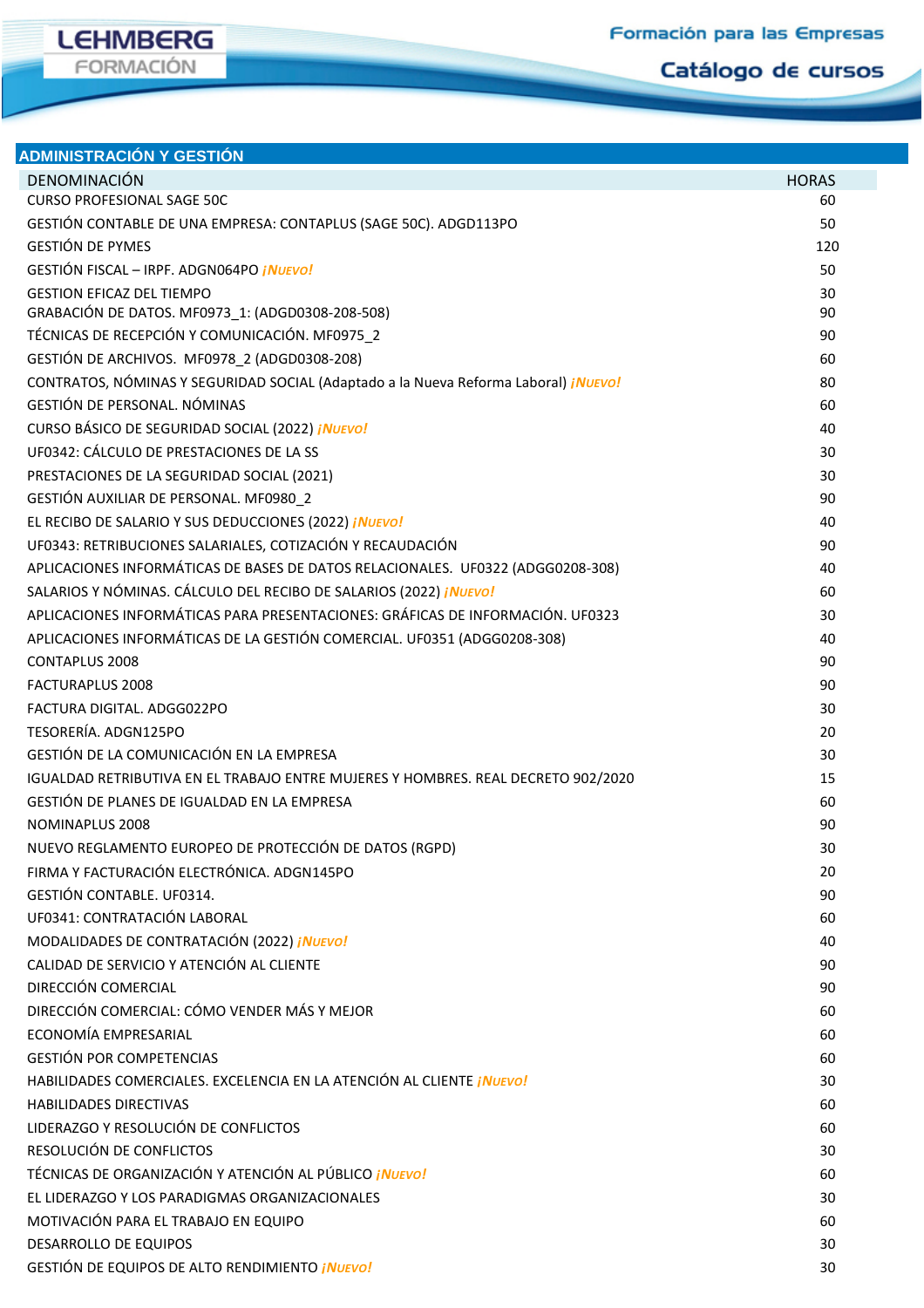

Catálogo de cursos

| PLANIFICACIÓN Y GESTIÓN DE RECURSOS HUMANOS                                | 60 |
|----------------------------------------------------------------------------|----|
| PREVENCIÓN DEL BLANQUEO DE CAPITALES Y DE LA FINANCIACIÓN DEL TERRORISMO   | 60 |
| PSICOLOGÍA EMPRESARIAL Y COMUNICACIÓN                                      | 60 |
| SISTEMAS DE GESTIÓN DE CALIDAD (ISO 9001:2015)                             | 60 |
| SISTEMAS DE GESTIÓN DE LA SEGURIDAD Y SALUD EN EL TRABAJO (ISO 45001:2018) | 60 |
| ATENCIÓN AL CLIENTE EN EL PROCESO COMERCIAL. UF0349.                       | 40 |
|                                                                            |    |

| <b>COMERCIO Y MARKETING</b>                                                        |              |
|------------------------------------------------------------------------------------|--------------|
| DENOMINACIÓN                                                                       | <b>HORAS</b> |
| INGLÉS PROFESIONAL PARA ACTIVIDADES COMERCIALES. MF1002 2.                         | 90           |
| TÉCNICAS DE VENTA, UF0031.                                                         | 70           |
| ATENCIÓN AL CLIENTE: CÓMO VENDER MÁS Y MEJOR                                       | 60           |
| <b>COMERCIO EXTERIOR</b>                                                           | 60           |
| MEJORA DE GESTIÓN DE STOCKS Y BENEFICIOS EN EL COMERCIO. COML016PO <i>i Nuevo!</i> | 50           |
| DECORACIÓN DE TIENDAS                                                              | 60           |
| E-MARKETING: MARKETING A TRAVÉS DE INTERNET                                        | 60           |
| <b>ESCAPARATISMO</b>                                                               | 60           |
| FIDELIZACIÓN DE CLIENTES                                                           | 60           |
| <b>MARKETING Y VENTAS</b>                                                          | 60           |
| PREPARACIÓN DE PEDIDOS. MF1326 1.                                                  | 40           |
| PSICOLOGÍA Y TÉCNICAS DE VENTA                                                     | 60           |
| VENTA DIRECTA: CÓMO VENDER MÁS Y MEJOR                                             | 60           |
| DECORACIÓN EN TIENDAS Y ESCAPARATISMO                                              | 60           |
|                                                                                    |              |

| <b>DERECHO</b>                                                                                                      |              |  |
|---------------------------------------------------------------------------------------------------------------------|--------------|--|
| DENOMINACIÓN                                                                                                        | <b>HORAS</b> |  |
| LA RESPONSABILIDAD PENAL DE LAS PERSONAS JURIDICAS                                                                  | 30           |  |
| <b>DERECHO EMPRESARIAL</b>                                                                                          | 60           |  |
| TRATAMIENTO Y GESTIÓN DE QUEJAS Y RECLAMACIONES. ADGD268PO                                                          | 20           |  |
| DELEGADO DE PROTECCIÓN DE DATOS. ADGD387PO                                                                          | 60           |  |
| LEY DE PROTECCIÓN DE DATOS PERSONALES Y GARANTÍA DE LOS DERECHOS DIGITALES (LEY ORGÁNICA 3/2018, DE 5 DE DICIEMBRE) | 60           |  |

| <b>EDUCACIÓN Y PSICOLOGÍA</b>                                                          |              |  |
|----------------------------------------------------------------------------------------|--------------|--|
| DENOMINACIÓN                                                                           | <b>HORAS</b> |  |
| CONSTRUYENDO IDENTIDADES A TRAVÉS DE LOS SENTIDOS                                      | 30           |  |
| LAS INTELIGENCIAS MÚLTIPLES A TRAVÉS DEL JUEGO COMO MÉTODO EDUCATIVO                   | 30           |  |
| <b>LOS CELOS INFANTILES</b>                                                            | 30           |  |
| AFRONTAMIENTO DE LOS TRASTORNOS DEL COMPORTAMIENTO EN LA INFANCIA Y LA ADOLESCENCIA    | 60           |  |
| COACHING (2022) <i>¡NUEVO!</i>                                                         | 30           |  |
| <b>COACHING NUTRICIONAL ¡NUEVO!</b>                                                    | 40           |  |
| <b>COACHING DEPORTIVO <i>iNUEVO!</i></b>                                               | 40           |  |
| <b>COACHING EDUCATIVO <i>iNUEVO!</i></b>                                               | 40           |  |
| <b>COACHING INFANTIL Y JUVENIL <i>iNUEVO!</i></b>                                      | 30           |  |
| COACHING EMPRESARIAL <i>INUEVO!</i>                                                    | 30           |  |
| COACHING DE EQUIPOS <i>¡NUEVO!</i>                                                     | 40           |  |
| COMUNICACIÓN EFICAZ Y LIDERAZGO                                                        | 30           |  |
| <b>CUIDADOS DE LA VOZ DEL DOCENTE</b>                                                  | 60           |  |
| CURSO DE ACREDITACIÓN PARA TUTORES DE CERTIFICADOS DE PROFESIONALIDAD EN TELEFORMACIÓN | 60           |  |
| CURSO DE FORMACIÓN PARA PROFESIONALES DE PRIMER CICLO DE EDUCACIÓN INFANTIL            | 90           |  |
|                                                                                        |              |  |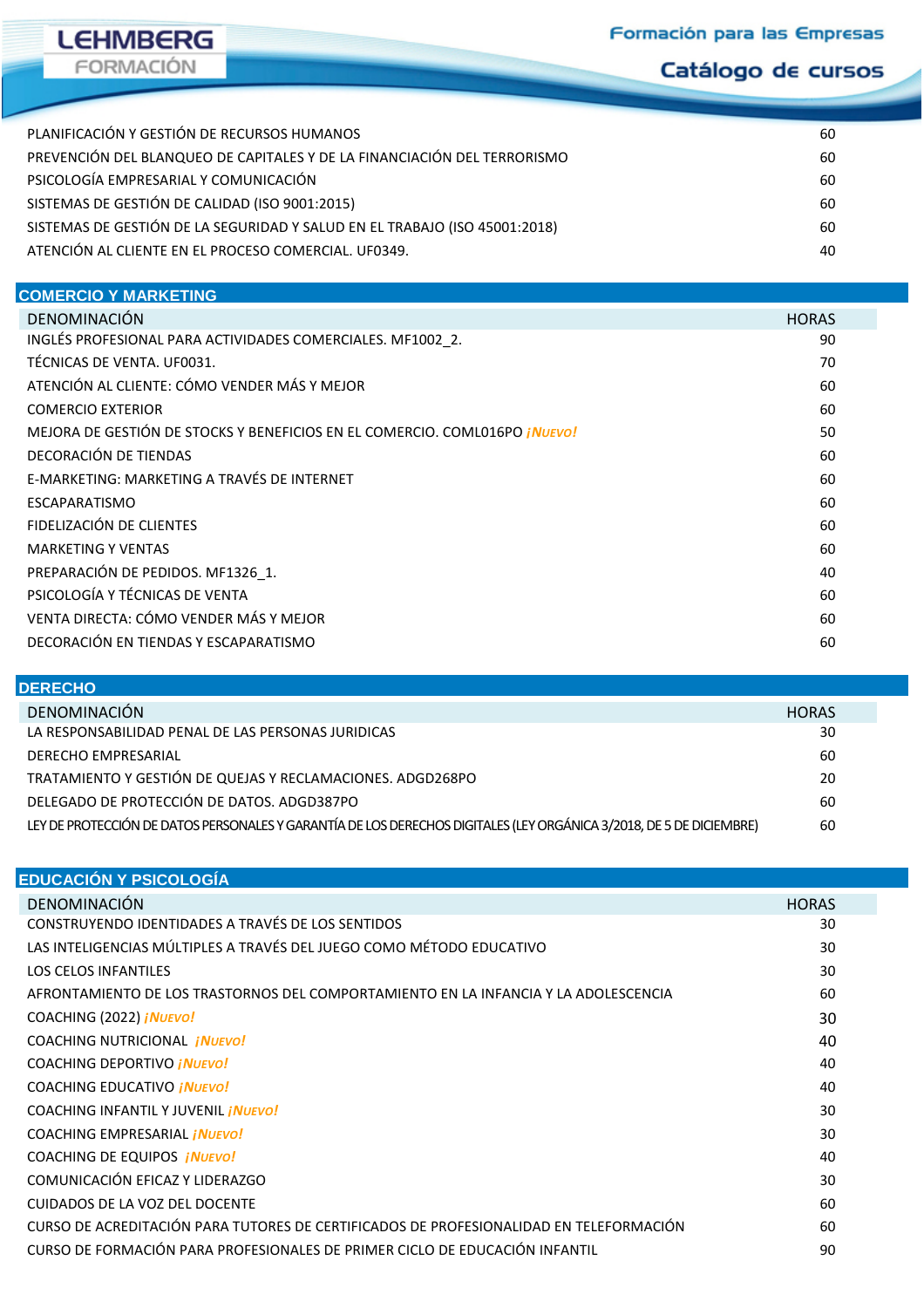

Catálogo de cursos

| DESARROLLO DE HABILIDADES PARA LA DIRECCIÓN DE EQUIPOS                                                                                            | 60 |
|---------------------------------------------------------------------------------------------------------------------------------------------------|----|
| DIDÁCTICA DE LA LENGUA                                                                                                                            | 60 |
| DIDÁCTICA DE LAS MATEMÁTICAS                                                                                                                      | 60 |
| FORMACIÓN DE FORMADORES                                                                                                                           | 60 |
| FORMACIÓN DE TELEFORMADORES                                                                                                                       | 60 |
| HABILIDADES EN LA COMUNICACIÓN SOCIAL: SABER COMUNICAR Y ESCUCHAR                                                                                 | 60 |
| INTELIGENCIA EMOCIONAL: CONTROL DEL ESTRÉS                                                                                                        | 60 |
| INSERCIÓN LABORAL SENSIBILIZACIÓN MEDIOAMBIENTAL Y EN LA IGUALDAD DE GÉNERO. FCOO03 INVEVO!                                                       | 10 |
| LA PIZARRA DIGITAL COMO RECURSO DIDÁCTICO E INTERACTIVO                                                                                           | 60 |
| LOS CUENTOS EN LA EDUCACIÓN INFANTIL: LOS CUENTACUENTOS                                                                                           | 60 |
| TALLERES Y RINCONES DE JUEGO                                                                                                                      | 60 |
| TÉCNICAS PARA HABLAR EN PÚBLICO                                                                                                                   | 60 |
| CREACIÓN DE EQUIPOS EFICACES Y EFICIENTES                                                                                                         | 30 |
| TRABAJO EN EQUIPO. MÉTODOS Y TÉCNICAS                                                                                                             | 60 |
| MF1443 3: SELECCIÓN, ELABORACIÓN, ADAPTACIÓN Y UTILIZACIÓN DE MATERIALES, MEDIOS Y RECURSOS<br>DIDÁCTICOS EN FORMACIÓN PROFESIONAL PARA EL EMPLEO | 60 |
| UF1646: TUTORIZACIÓN DE ACCIONES FORMATIVAS PARA EL EMPLEO                                                                                        | 60 |
| GAMIFICACIÓN EN EL APRENDIZAJE <i>¡NUEVO!</i>                                                                                                     | 20 |

| <b>ENERGIA Y AGUA</b>                            |              |  |
|--------------------------------------------------|--------------|--|
| DENOMINACIÓN                                     | <b>HORAS</b> |  |
| UF0570: CALIFICACIÓN ENERGÉTICA DE LOS EDIFICIOS | 60           |  |
| CALIDAD DE AGUAS USOS Y APROVECHAMIENTOS         | 60           |  |

| HOSTELERIA Y TURISMO                                         |              |
|--------------------------------------------------------------|--------------|
| DENOMINACIÓN                                                 | <b>HORAS</b> |
| GESTIÓN DE LA RESTAURACIÓN. HOTR040PO                        | 100          |
| SERVICIO DE VINOS. MF1048 2                                  | 90           |
| <b>COCINA CREATIVA</b>                                       | 60           |
| <b>COCINA ITALIANA</b>                                       | 60           |
| COCINA MEDITERRÁNEA                                          | 60           |
| <b>CATA DE CERVEZAS</b>                                      | 60           |
| <b>CATA DE GINEBRAS</b>                                      | 30           |
| CATA DE VINOS                                                | 60           |
| CORTADOR DE JAMÓN                                            | 60           |
| ENOLOGÍA                                                     | 30           |
| ENOLOGÍA, VINOS, AGUARDIENTES Y LICORES                      | 60           |
| TAPAS, PINCHOS Y CANAPÉS                                     | 60           |
| ALIMENTACIÓN Y NUTRICIÓN EN LA INFANCIA Y EN LA TERCERA EDAD | 60           |
| DIETÉTICA Y NUTRICIÓN                                        | 60           |
| PLANIFICACIÓN DE MENÚS Y DIETAS ESPECIALES                   | 80           |
|                                                              |              |

### **IDIOMAS**

**IOMAS ODALIDAD ONLINE**

| DENOMINACIÓN                             | <b>HORAS</b> |
|------------------------------------------|--------------|
| ACTIVA TU INGLÉS NIVEL A1 <i>¡Nuevo!</i> | 90           |
| ACTIVA TU INGLÉS A1.1                    | 30           |
| ACTIVA TU INGLÉS A1.2                    | 30           |
| ACTIVA TU INGLÉS A1.3                    | 30           |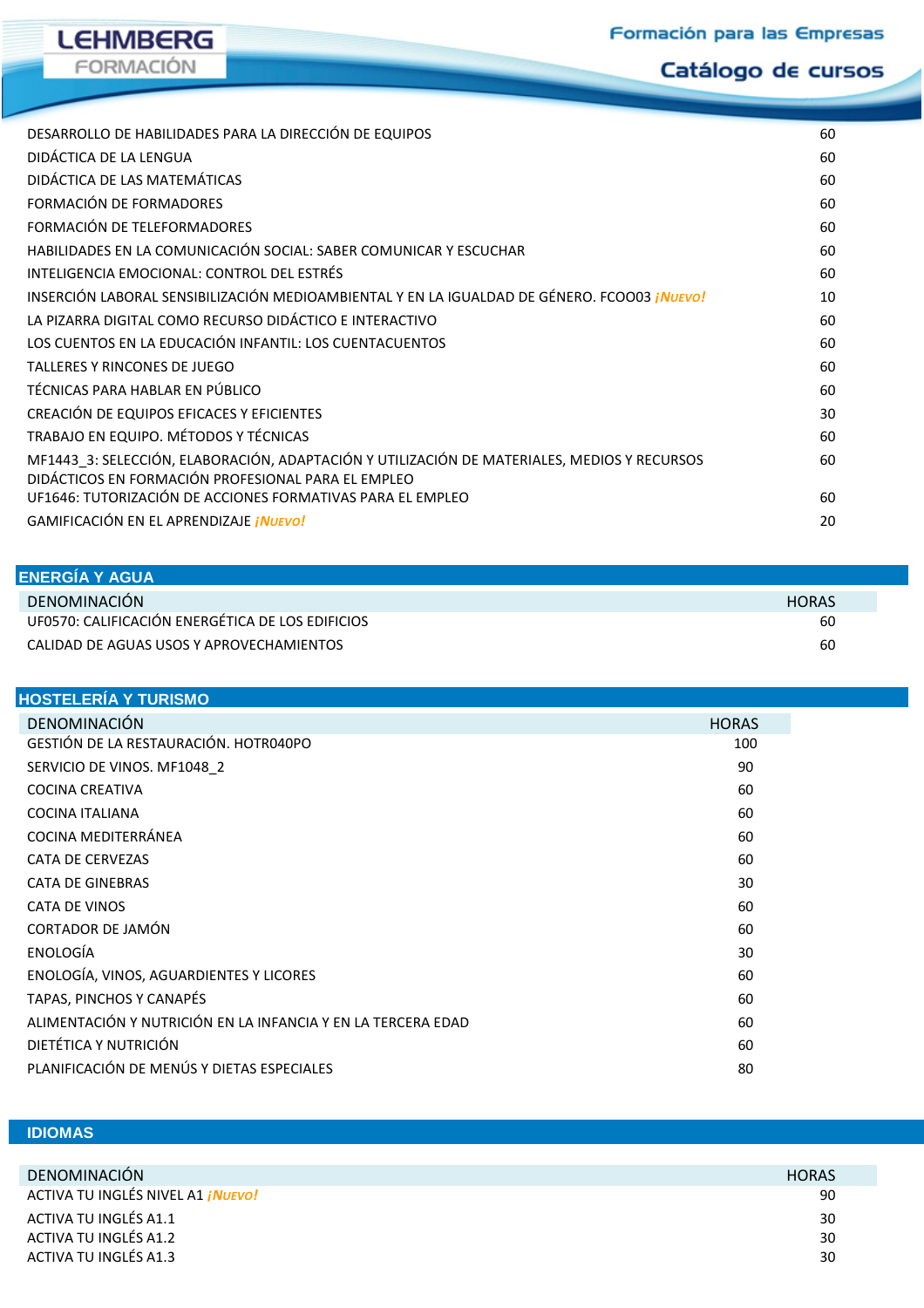**LEHMBERG** FORMACIÓN

Catálogo de cursos

| 90 |
|----|
| 30 |
| 30 |
| 30 |
| 90 |
| 30 |
| 30 |
| 30 |
| 60 |
| 60 |
| 60 |
| 60 |
| 60 |
| 60 |
| 60 |
| 60 |
|    |

| INDUSTRIA ALIMENTARIAS                                                         |              |  |
|--------------------------------------------------------------------------------|--------------|--|
| DENOMINACIÓN                                                                   | <b>HORAS</b> |  |
| CURSO MANIPULACIÓN EN CRUDO Y CONSERVACIÓN DE ALIMENTOS                        | 60           |  |
| MANIPULACIÓN DE ALIMENTOS                                                      | 30           |  |
| GESTIÓN DE ALÉRGENOS EN EL SECTOR DE LA RESTAURACIÓN. SANP038PO <i>iNUEVO!</i> | 50           |  |
| MANIPULADOR DE ALIMENTOS. DELIVERY & TAKE AWAY. FCOM01 <i>iNUEVO!</i>          | 10           |  |
| ALERGIAS ALIMENTARIAS                                                          | 60           |  |
| ETIQUETADO DE ALIMENTOS, INAD036PO                                             | 15           |  |

| <b>INFORMÁTICA Y COMUNICACIONES</b>                                       |              |
|---------------------------------------------------------------------------|--------------|
| DENOMINACIÓN                                                              | <b>HORAS</b> |
| ALFABETIZACIÓN INFORMÁTICA: INFORMÁTICA E INTERNET. FCOI02 <i>¡NUEVO!</i> | 25           |
| COMPETENCIAS DIGITALES BÁSICAS. IFCT45 <i>INUEVO!</i>                     | 60           |
| GOOGLE DRIVE. TRABAJANDO EN LA NUBE                                       | 60           |
| ACCESS 2013                                                               | 60           |
| ADOBE ILLUSTRATOR CS6                                                     | 60           |
| ADOBE PHOTOSHOP CS6                                                       | 60           |
| CREACIÓN DE PÁGINAS WEB: HTML 5                                           | 60           |
| DESARROLLO DE PÁGINAS WEB CON JOOMLA 2.5                                  | 60           |
| INTRODUCCIÓN AL DESARROLLO DE APLICACIONES PARA ANDROID                   | 60           |
| PRESTO 8.9                                                                | 60           |
| ADOBE PHOTOSHOP CS2                                                       | 60           |
| CREACIÓN DE PÁGINAS WEB CON DREAMWEAVER CS6                               | 60           |
| DISEÑO ASISTIDO POR ORDENADOR AUTOCAD 2006                                | 60           |
| DISEÑO Y ANIMACIÓN WEB DREAMWEAVER 8                                      | 60           |
| DISEÑO Y ANIMACIÓN WEB MACROMEDIA FLASH 8.0                               | 60           |
| MACROMEDIA FREEHAND MX                                                    | 60           |
| MACROMEDIA: FLASH 8.0 Y FREEHAND MX                                       | 60           |
| VISUAL BASIC 6.0                                                          | 60           |
| CREACIÓN DE PÁGINAS WEB HTML 4.0                                          | 60           |
| HERRAMIENTAS DE COMUNICACIÓN INTERNET EXPLORER 6.0                        | 60           |
| <b>WFB 2.0</b>                                                            | 60           |
|                                                                           |              |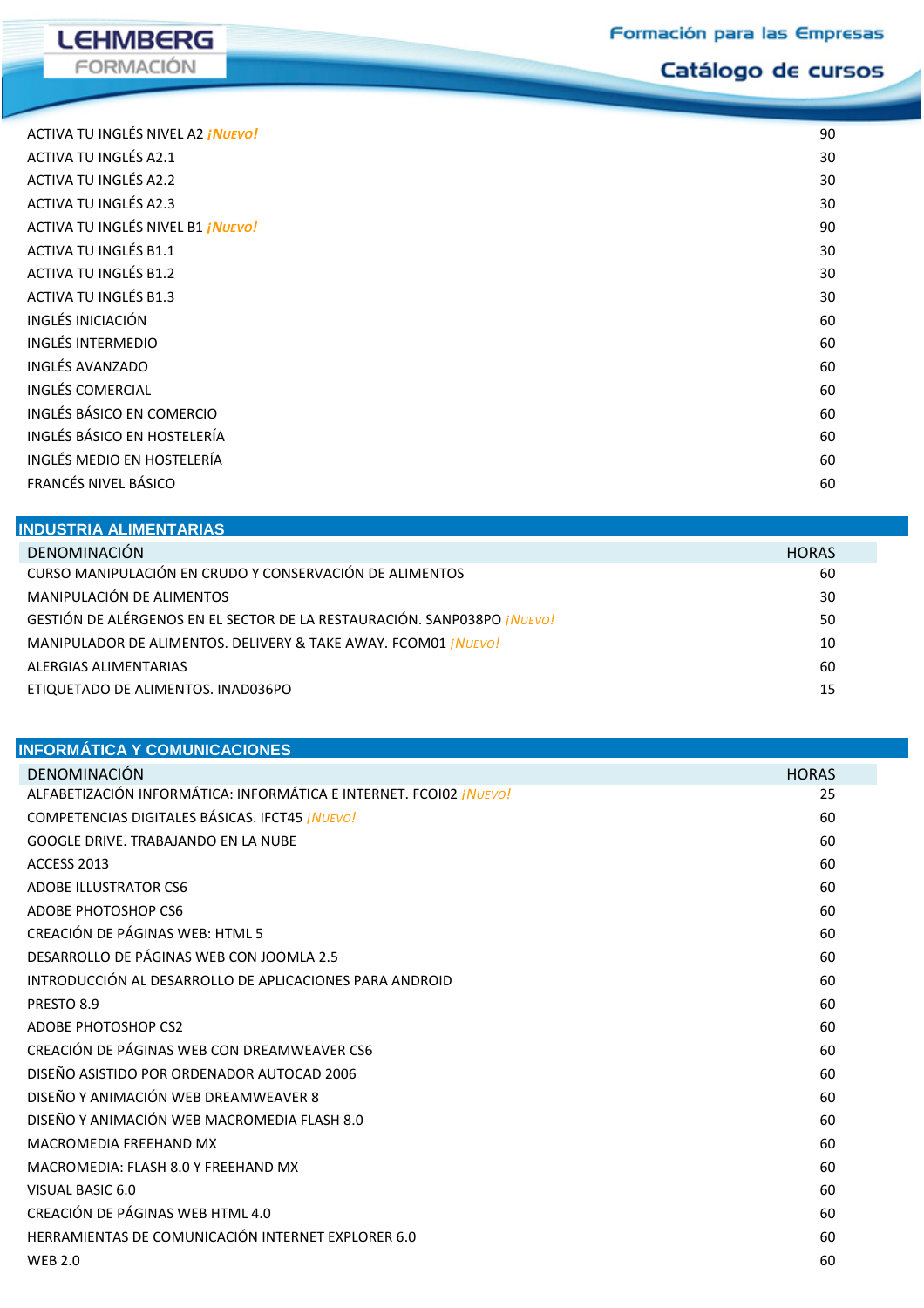**LEHMBERG** FORMACIÓN

Catálogo de cursos

| <b>EXCEL 2007</b>                                                                             | 60  |
|-----------------------------------------------------------------------------------------------|-----|
| <b>EXCEL 2013</b>                                                                             | 60  |
| FUNDAMENTOS EXCEL. ADGG021PO                                                                  | 20  |
| EXCEL AVANZADO. ADGG020PO (Basado en Excel 2013)                                              | 20  |
| HERRAMIENTAS DE COMUNICACIÓN POWERPOINT 2003                                                  | 60  |
| HERRAMIENTAS DE COMUNICACIÓN POWERPOINT XP                                                    | 60  |
| CREATIVIDAD <i>¡NUEVO!</i>                                                                    | 30  |
| <b>INFORMÁTICA BÁSICA</b>                                                                     | 60  |
| <b>OFFICE XP</b>                                                                              | 60  |
| OFIMÁTICA AVANZADA 2003                                                                       | 60  |
| OFIMÁTICA AVANZADA ACCESS 2003                                                                | 60  |
| OFIMÁTICA AVANZADA ACCESS XP                                                                  | 60  |
| OFIMÁTICA AVANZADA EXCEL 2003                                                                 | 60  |
| OFIMÁTICA AVANZADA EXCEL XP                                                                   | 60  |
| OFIMÁTICA AVANZADA XP                                                                         | 60  |
| OFIMÁTICA BÁSICA WINDOWS XP                                                                   | 60  |
| OFIMÁTICA BÁSICA WORD 2003                                                                    | 60  |
| OFIMÁTICA BÁSICA WORD XP                                                                      | 60  |
| OFIMÁTICA BÁSICA XP                                                                           | 60  |
| OUTLOOK 2007                                                                                  | 60  |
| POWERPOINT 2013                                                                               | 60  |
| OFIMÁTICA 2019                                                                                | 90  |
| OFIMÁTICA. Adgg053po                                                                          | 100 |
| CREACIÓN, PROGRAMACIÓN Y DISEÑO DE PÁGINAS WEB. Ifct030po                                     | 60  |
| <b>WORD 2007</b>                                                                              | 60  |
| <b>WORD 2013</b>                                                                              | 60  |
| UF0320: APLICACIONES INFORMÁTICAS DE TRATAMIENTO DE TEXTOS (WORD 2019) ¡NUEVO!                | 30  |
| UF0319: SISTEMA OPERATIVO, BÚSQUEDA DE LA INFORMACIÓN: INTERNET/INTRANET Y CORREO ELECTRÓNICO | 50  |
| UF0320: APLICACIONES INFORMÁTICAS DE TRATAMIENTO DE TEXTOS (WORD 2010)                        | 50  |
| UF0321: APLICACIONES INFORMÁTICAS DE HOJAS DE CÁLCULO (EXCEL 2010)                            | 70  |
| UF0323: APLICACIONES INFORMÁTICAS PARA PRESENTACIONES GRÁFICAS DE INFORMACIÓN                 | 60  |
| UF0321: APLICACIONES INFORMÁTICAS DE HOJAS DE CÁLCULO (EXCEL 2019)                            | 50  |
| UF0319: SISTEMA OPERATIVO, BÚSQUEDA DE LA INFORMACIÓN: INTERNET/INTRANET Y CORREO ELECTRÓNICO | 30  |
| (WINDOWS 10, MICROSOFT EDGE Y OUTLOOK <i>¡NUEVO!</i>                                          |     |
| CREACIÓN DE BLOGS Y REDES SOCIALES. Ifct029po ¡NUEVO!                                         | 60  |
| SOCIAL MARKETING Y GESTIÓN DE LA REPUTACIÓN ONLINE. COMM091PO                                 | 40  |
| CLOUD: HERRAMIENTAS PARA TRABAJAR EN LA NUBE                                                  | 30  |

| <b>SANIDAD</b>                                                             |              |
|----------------------------------------------------------------------------|--------------|
| DENOMINACIÓN                                                               | <b>HORAS</b> |
| ACTIVIDADES PRÁCTICAS PARA PERSONAS MAYORES                                | 60           |
| ATENCIÓN Y CUIDADOS A ENFERMOS DE ALZHEIMER                                | 60           |
| CONTENCIÓN MECÁNICA EN PACIENTES AGRESIVOS                                 | 60           |
| CUIDADOS EN EL ANCIANO. APARATO LOCOMOTOR                                  | 60           |
| CUIDADOS PALIATIVOS: ATENCIÓN INTEGRAL AL PACIENTE TERMINAL                | 60           |
| <b>CURSO DE PRIMEROS AUXILIOS</b>                                          | 60           |
| MEDIDAS DE PREVENCIÓN DE LA COVID-19. LABORES DE LIMPIEZA Y DESINFECCIÓN   | 20           |
| MEDIDAS DE PREVENCIÓN FRENTE A LA COVID-19 EN LA MANIPULACIÓN DE ALIMENTOS | 20           |
| MEDIDAS DE PREVENCIÓN LABORAL ANTE LA COVID-19                             | 10           |
| MEDIDAS DE PREVENCIÓN LABORAL BÁSICAS Y ANTE LA COVID-19                   | 30           |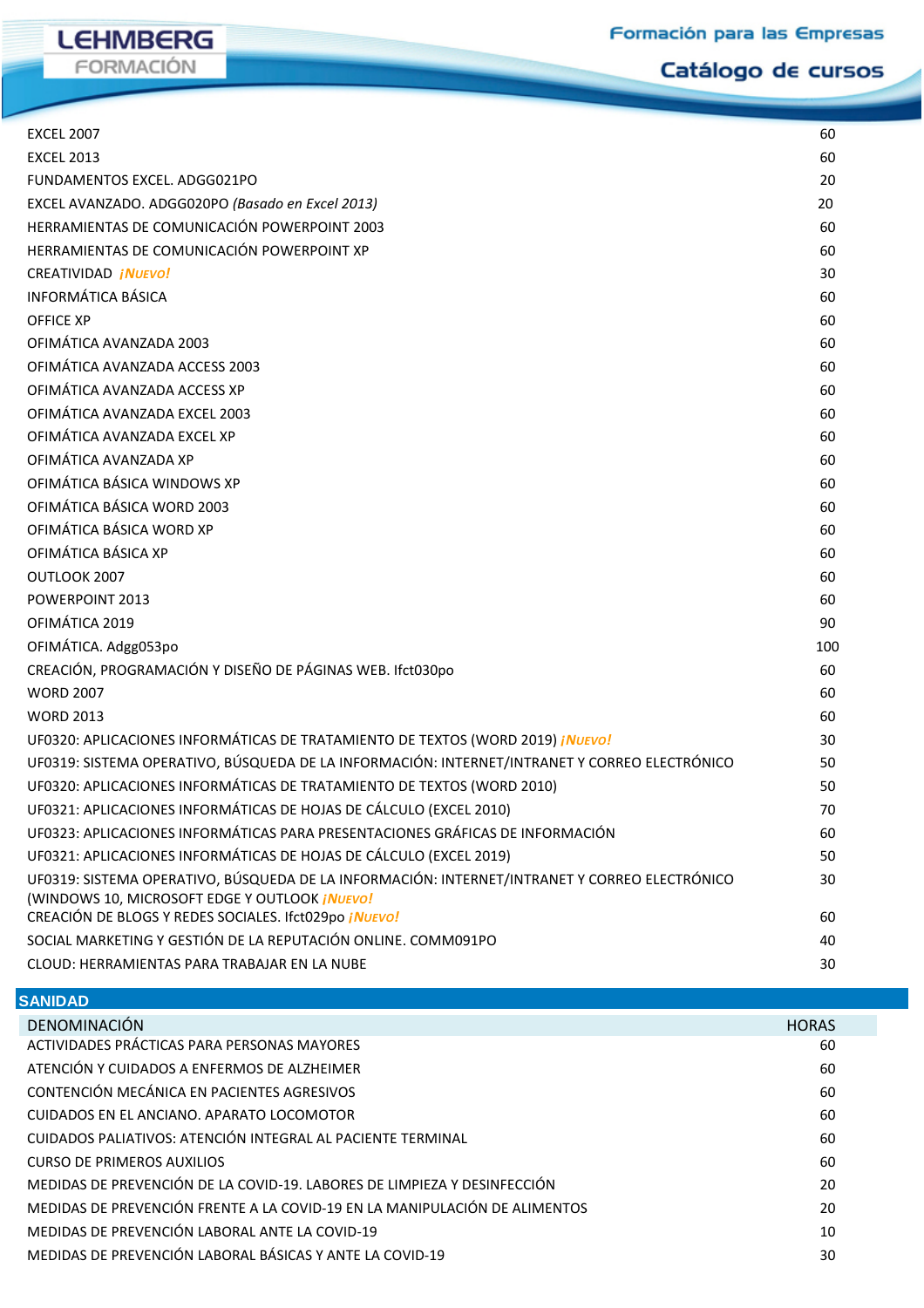**LEHMBERG** FORMACIÓN

Catálogo de cursos

| MEDIDAS GENERALES DE PREVENCIÓN Y ESPECÍFICAS ANTE LA COVID-19                            | 60 |
|-------------------------------------------------------------------------------------------|----|
| MEDIDAS Y EPI'S PARA LA COVID-19 EN RESIDENCIAS Y CENTROS SOCIOSANITARIOS                 | 20 |
| PREVENCIÓN BÁSICA Y ANTE LA COVID-19 EN RESIDENCIAS DE MAYORES                            | 30 |
| PREVENCIÓN GENERAL Y ANTE LA COVID-19 EN RESIDENCIAS DE MAYORES Y CENTROS SOCIOSANITARIOS | 60 |
| EDUCACIÓN PARA LA SALUD                                                                   | 60 |

#### **SEGURIDAD Y MEDIO AMBIENTE**

| DENOMINACIÓN                                                                                         | <b>HORAS</b> |
|------------------------------------------------------------------------------------------------------|--------------|
| APLICACIÓN DE PRODUCTOS FITOSANITARIOS                                                               | 60           |
| EMERGENCIAS Y EVACUACIÓN                                                                             | 60           |
| <b>GESTIÓN DE RESIDUOS PELIGROSOS</b>                                                                | 60           |
| GESTIÓN DE RESIDUOS PELIGROSOS (ADAPTADO AL PLAN DE RESIDUOS DE ANDALUCÍA)                           | 60           |
| GESTIÓN Y EVALUACIÓN MEDIOAMBIENTAL (ISO 14001:2015)                                                 | 60           |
| PREVENCIÓN Y TRATAMIENTO DE INCENDIOS FORESTALES                                                     | 60           |
| PREVENCIÓN DE RIESGOS LABORALES. RIESGOS ESPECÍFICOS DEL TRABAJO EN BODEGAS Y COOPERATIVAS VINÍCOLAS | 60           |
| PREVENCIÓN DE RIESGOS LABORALES. NIVEL BÁSICO EN EL SECTOR QUÍMICO                                   | 60           |
| PRL NIVEL BÁSICO EN EL SECTOR AGRARIO                                                                | 60           |
| <b>RECURSO PREVENTIVO</b>                                                                            | 60           |
| RIESGOS ESPECÍFICOS DEL SECTOR AGRARIO                                                               | 30           |
| RIESGOS ESPECÍFICOS DEL SECTOR QUÍMICO                                                               | 30           |
| SEGURIDAD EN LA EMPRESA: PREVENCIÓN DE RIESGOS LABORALES. NIVEL BÁSICO                               | 60           |
| SEGURIDAD EN LA EMPRESA: SOCORRISMO Y PRIMEROS AUXILIOS                                              | 60           |
| SISTEMA APPCC Y PRÁCTICAS CORRECTAS DE HIGIENE. INAD046PO                                            | 60           |
|                                                                                                      |              |

#### **SERVICIOS SOCIOCULTURALES Y A LA COMUNIDAD**

| DENOMINACIÓN                                                                                        | <b>HORAS</b> |
|-----------------------------------------------------------------------------------------------------|--------------|
| MF1017 2: INTERVENCIÓN EN LA ATENCIÓN HIGIÉNICO-ALIMENTARIA EN INSTITUCIONES                        | 70           |
| MF1018 2: INTERVENCIÓN EN LA ATENCIÓN SOCIOSANITARIA EN INSTITUCIONES                               | 70           |
| UF0124: INTERRELACIÓN, COMUNICACIÓN CON LA PERSONA DEPENDIENTE Y SU ENTORNO                         | 80           |
| UF0130: MANTENIMIENTO Y MEJORA DE LAS ACTIVIDADES DIARIAS DE PERSONAS DEPENDIENTES EN INSTITUCIONES | 50           |
| AUXILIAR DE AYUDA A DOMICILIO                                                                       | 60           |
| CONCEPTO, TIPOLOGÍA Y DETECCIÓN DEL MALTRATO INFANTIL                                               | 30           |
| CRITERIOS DE ACTUACIÓN EN SITUACIONES DE MALTRATO INFANTIL                                          | 30           |
| INTERVENCIÓN EDUCATIVA PARA MEJORAR LA CONVIVENCIA Y LA DISCIPLINA                                  | 60           |
| MALTRATO INFANTIL: CONOCIMIENTO Y PREVENCIÓN                                                        | 60           |

| <b>TRANSPORTE Y MANTENIMIENTO</b>                                                                     |              |
|-------------------------------------------------------------------------------------------------------|--------------|
| DENOMINACIÓN                                                                                          | <b>HORAS</b> |
| MF1464_2: ATENCIÓN E INFORMACIÓN A LOS VIAJEROS DEL AUTOBÚS O AUTOCAR                                 | 50           |
| MF1461 2: MANTENIMIENTO DE PRIMER NIVEL DE VEHÍCULOS DE TRANSPORTE POR CARRETERA                      | 60           |
| MF1463_2: PLANIFICACIÓN DEL TRANSPORTE Y RELACIONES CON CLIENTES                                      | 50           |
| MF1465 2: OPERACIONES DE RECOGIDA Y ENTREGA DE MERCANCÍAS                                             | 70           |
| <b>TRANSPORTE TERRESTRE</b>                                                                           | 60           |
| MF0432_1: MANIPULACIÓN DE CARGAS CON CARRETILLAS ELEVADORAS                                           | 50           |
| F0472: OPERATIVA Y SEGURIDAD DEL SERVICIO DE TRANSPORTE                                               | 60           |
| UF0471: CONDUCCIÓN Y CIRCULACIÓN DE VEHÍCULOS DE TRANSPORTE URBANO E INTERURBANO POR VÍAS<br>PÚBLICAS | 70           |
| MANTENEDOR DE PISCINAS DE USO COLECTIVO                                                               | 60           |